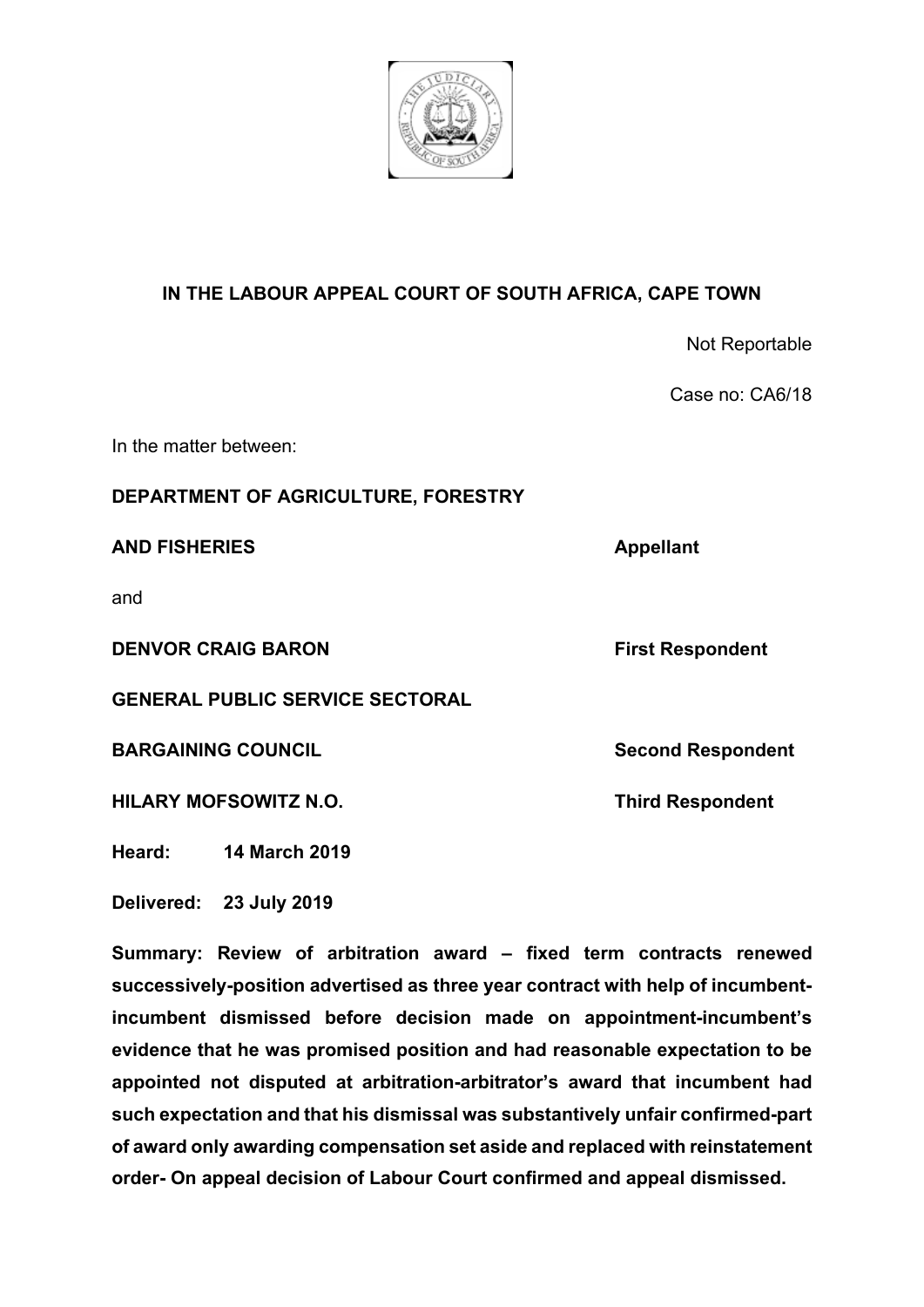# **JUDGMENT**

**\_\_\_\_\_\_\_\_\_\_\_\_\_\_\_\_\_\_\_\_\_\_\_\_\_\_\_\_\_\_\_\_\_\_\_\_\_\_\_\_\_\_\_\_\_\_\_\_\_\_\_\_\_\_\_\_\_\_\_\_\_\_\_\_\_\_\_**

## COPPIN JA

- [1] This is an appeal against the whole judgment of the Labour Court (Moshoana J) in terms of which it reviewed and set aside part of an arbitration award of the third respondent ("the arbitrator"), acting under the auspices of the second respondent ("the Bargaining Council"). The Labour Court substituted that part of the award requiring the appellant ("the Department") to pay the first respondent ("Mr Baron") compensation in the amount of R 482, 451 – 00, with an order, *inter alia*, requiring the Department to reinstate Mr Baron "without loss of benefits". The Labour Court also refused to condone the Department's late filing of a cross-review, had dismissed the cross-review and had ordered the Department to pay the costs. Leave to appeal to this Court was granted on petition.
- [2] The appeal essentially turns on the following: firstly, whether the Labour Court was correct in refusing to condone the late filing of the cross-review and in dismissing it; secondly, whether the Labour Court was correct in concluding that the arbitrator had reasonably found that Mr Baron's dismissal was both procedurally and substantively unfair and that it was a dismissal as contemplated in section  $186(1)(b)(i)$  $186(1)(b)(i)$  of the Labour Relations Act<sup>1</sup> ("the LRA"); and, thirdly, whether the Labour Court was correct in substituting the arbitrator's award of compensation with one of reinstatement.

## **Background**

[3] The following background facts are common cause, or not really in issue. Mr Baron was appointed initially on 15 July 2013 in terms of a written contract for a fixed-term of 12 months, expiring on 14 July 2014, as a fishing rights coordinator/programme manager for the Department's Working for Fisheries

<span id="page-1-0"></span><sup>1</sup> Act 66 of 1995.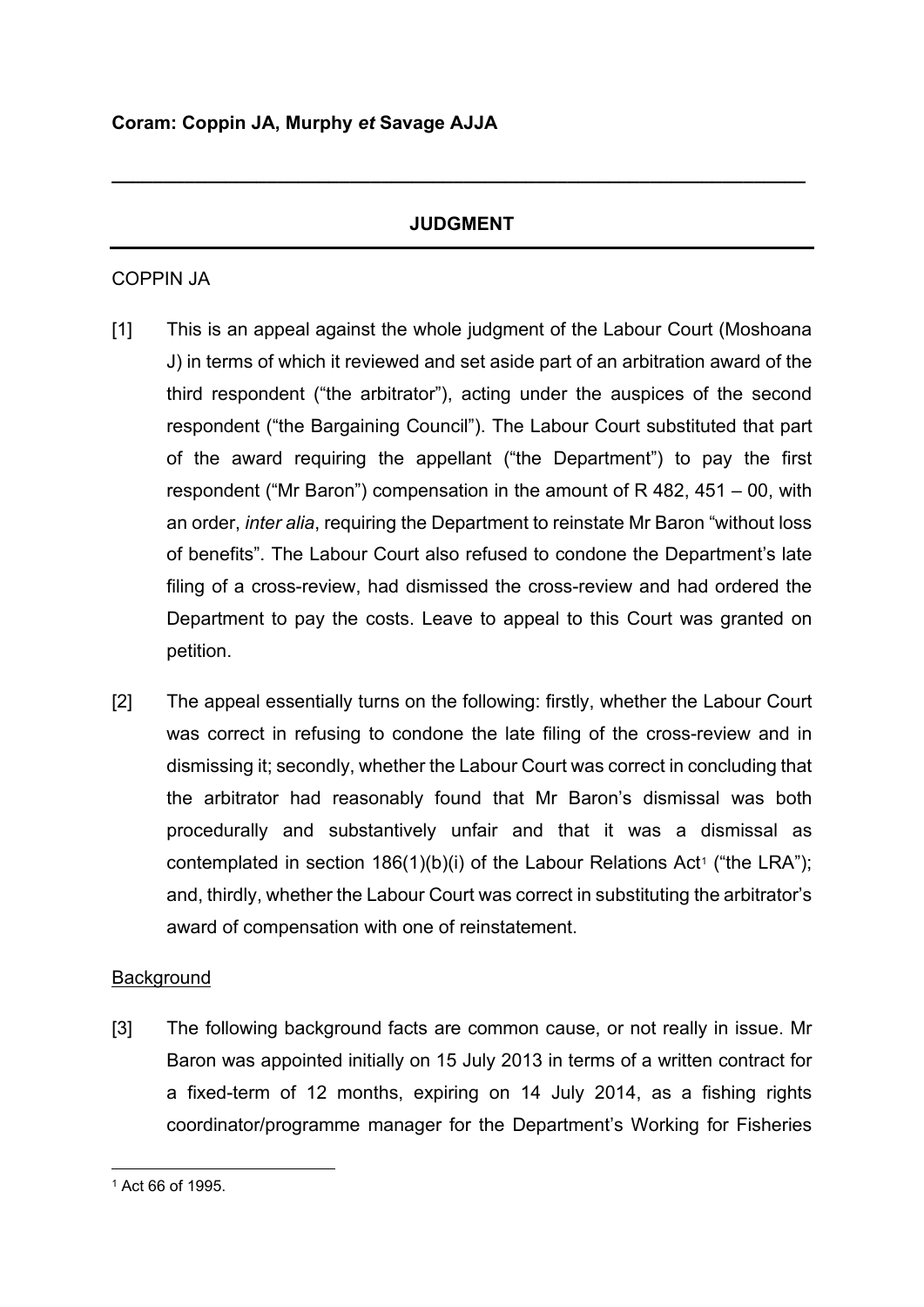Programme. This fixed-term contract was renewed a number of times for varying periods of duration.

- [4] In August 2014, upon expiry of a seemingly oral/tacit contact at the end of August 2014, Mr Baron was appointed in the same capacity, in writing, for a further period, i.e. from 1 September 2014 to 30 November 2014. In that period Mr Baron established the Working for Fisheries Programme Unit ("the Unit"). And before expiry of that contract, Mr Baron was appointed, in writing, for another three-month period, i.e. from 1 December 2014 to 28 February 2015.
- [5] Within the period of duration of the last mentioned contract, the position occupied by Mr Baron, i.e., that of programme manager, was advertised with his knowledge. According to the advertisement, the position was for a threeyear contract with an all-inclusive remuneration package of R819126 – 00 per year. Mr Baron had been made aware that this was a necessary step towards formalising the Unit. He applied for the position having been asked to do so by Ms Middleton and Mr Mannya, who at the time were, respectively, the Chief Director: Fisheries Operations Support and Deputy Director-General: Fisheries, in the Department. Other related positions in the Unit were also advertised, including that of Deputy Programme-Manager: Working for Fisheries Programme.
- [6] According to Mr Baron's undisputed testimony at the arbitration, he had been assured by both Ms Middleton and Mr Mannya that he was the preferred candidate for the position of programme manager. With their encouragement he participated in formulating the requirements for the post. They were essentially tailored to suit the qualifications and experience of those already employed in the Unit, including himself.
- [7] On 17 February 2015, Mr Baron was interviewed for the post of programme manager and on 19 and 20 March 2015 psychometric evaluations were conducted. On 17 April 2015, Mr Mannya requested Mr Baron to urgently clear a judgement from his credit record, which Mr Baron duly attended to and confirmation of such clearance was sent to Mr Mannya on 30 May 2015.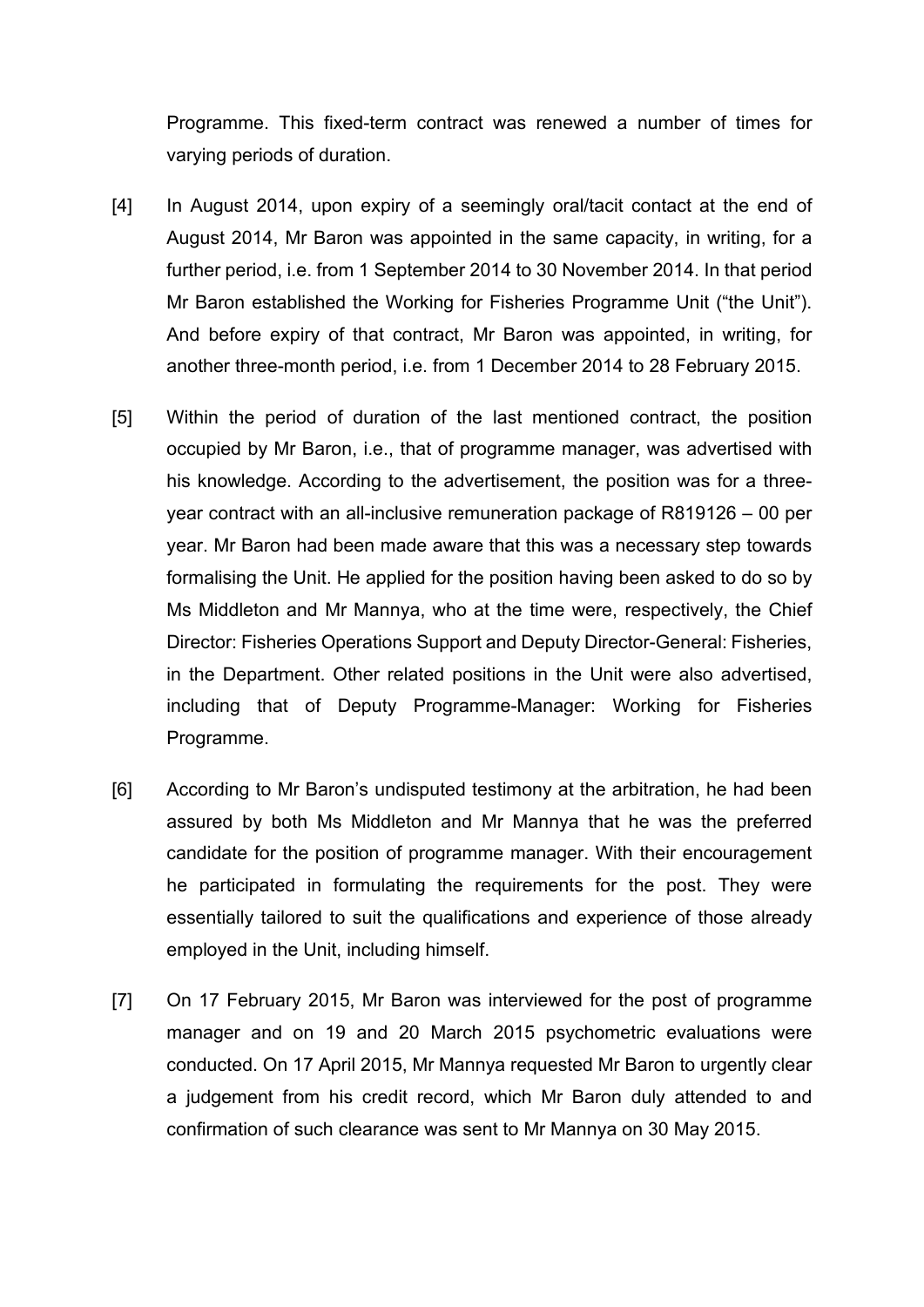- [8] Of significance was Mr Baron's interim employment status. The three-month period of his last fixed-term employment contract expired on 28 February 2015. According to Mr Baron's uncontested testimony at the arbitration, his employment in the Unit of the Department was orally or tacitly extended by Ms Middleton and Mr Mannya beyond that date until he was to be appointed in terms of the three-year contract that he had applied for.
- [9] It is however common cause that on 24 July 2015, before finalisation of the three-year contract appointment, Ms Middleton delivered a letter to Mr Baron requesting him to vacate the department's offices on the close of that day. The letter was dated 24 July 2015 and signed by Ms Middleton. It is addressed to Mr Baron and refers to him as "Programme Manager: Working for Fisheries Programme". The letter states the following:

#### 'Dear Mr Baron

# **Expiration of the contract period for your appointment as the Programme Manager: Working for Fisheries Programme**.

As you are aware, your contract period as the Programme Manager: Working for Fisheries Programme expired on 28 February 2015. This was then extended via adding an additional deliverable to the Jaymat Business Plan to include the administrative support of the Working for Fisheries personnel, including yourself, based at the DAFF offices. This extension of the Jaymat brief was valid from 1 March 2015 to the end of June 2015. This extension has therefore expired and unfortunately the appointment process of the Programme Manager: Working for Fisheries Programme has not yet been concluded.

Given that there is not a valid contract in place between yourself and the Working for Fisheries Programme, I must therefore request that you vacate the DAFF offices with effect from the close of day on Friday, 24 July 2015.

Yours sincerely Sue Middleton Chief Director: Fisheries Operations Support Date: 24/7/2015'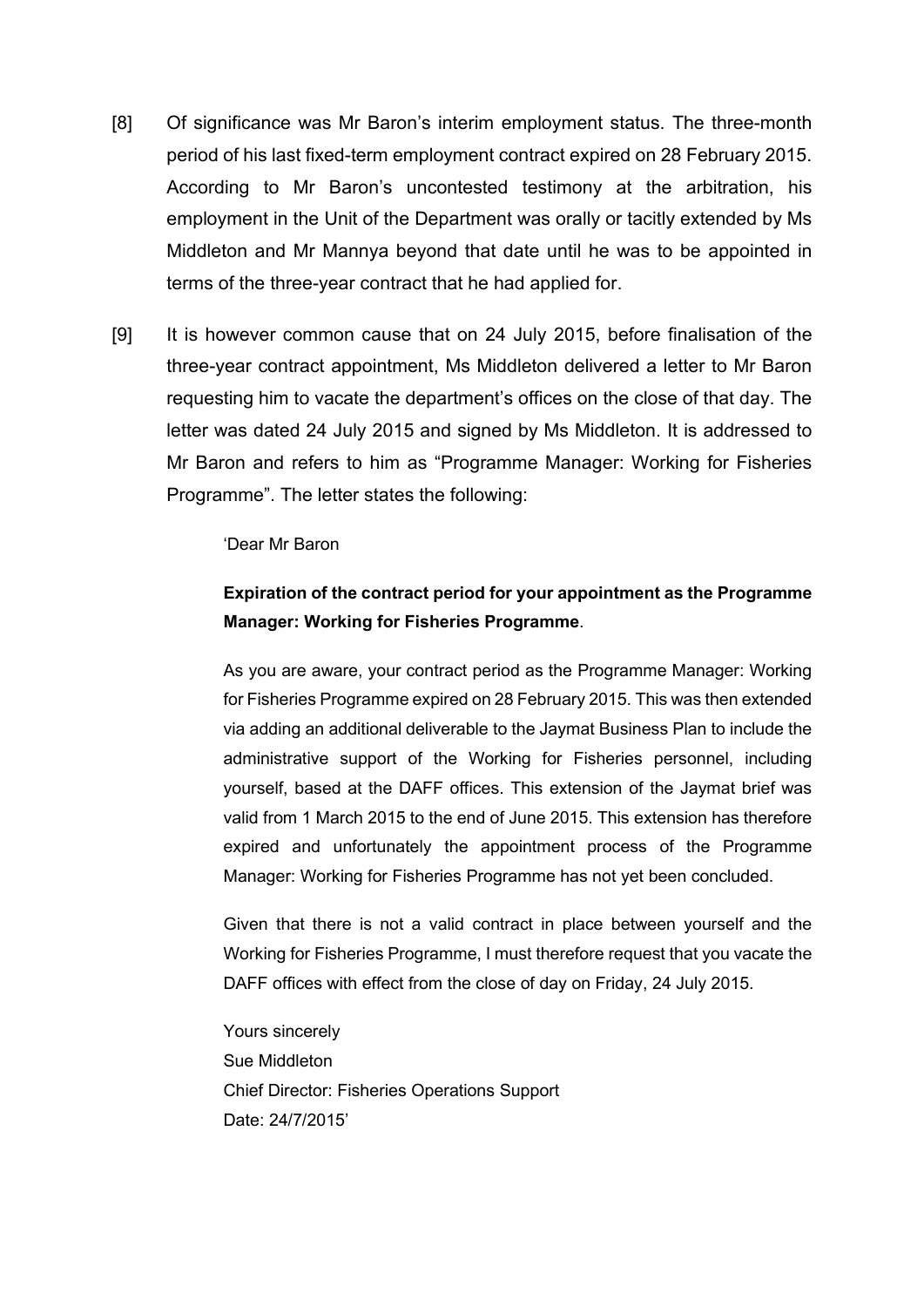- [10] According to Mr Baron's uncontested evidence at the arbitration, Ms Middleton brought this letter to him at his office, and said to him that she did not know what was going on. Just before that Ms Middleton had a meeting with the Chief Director of Human Resources in the Department (Fisheries) and she had asked Mr Baron for a copy of his contract. When he later attended at her office she informed him that she had been instructed to terminate his services. She also showed him a submission made to the Director-General of the Department concerning his appointment for the three -year contract. In terms of the submission, his appointment had been approved by both Ms Middleton and Mr Mannya, and the third person who had been on the panel that interviewed him, namely a Mr Mtoba, Chief Director of Monitoring, Control and Surveillance, but the new Deputy Director-General, Ms Ndudane, had not recommended his appointment. It also appeared from the submission that Ms Ndudane had complained that he was illegally in the Department and had access to confidential documents; that there were no documents in existence relating to Mr Baron's performance; and that she also referred to an investigation report that suggested that Mr Baron was being investigated by the Hawks in respect of a project in the Northern Cape in 2009. According to Mr Baron's uncontested testimony, there was never such an investigation and that had been confirmed by Mr Mannya, who preceded Ms Ndudane as Deputy Director-General.
- [11] According to Mr Baron's testimony, he complied with the request in the termination letter and left the Department's offices on the afternoon of 24 July 2015, after "handing over" to his assistant, in order to ensure continuity in the programme of the Unit. Noteworthy is also the fact that Mr Baron gave unchallenged evidence, that his assistant, who had been employed on temporary contracts similar to his, continued in his employment and was not asked to leave.

## Referral of the dispute

[12] Following the termination of his employment with the Department on 24 July 2015, and on or about 24 August 2015, Mr Baron referred an unfair dismissal dispute to the Bargaining Council for conciliation. In his summary of the dispute on the referral forms, in addition to relating the history of his appointment with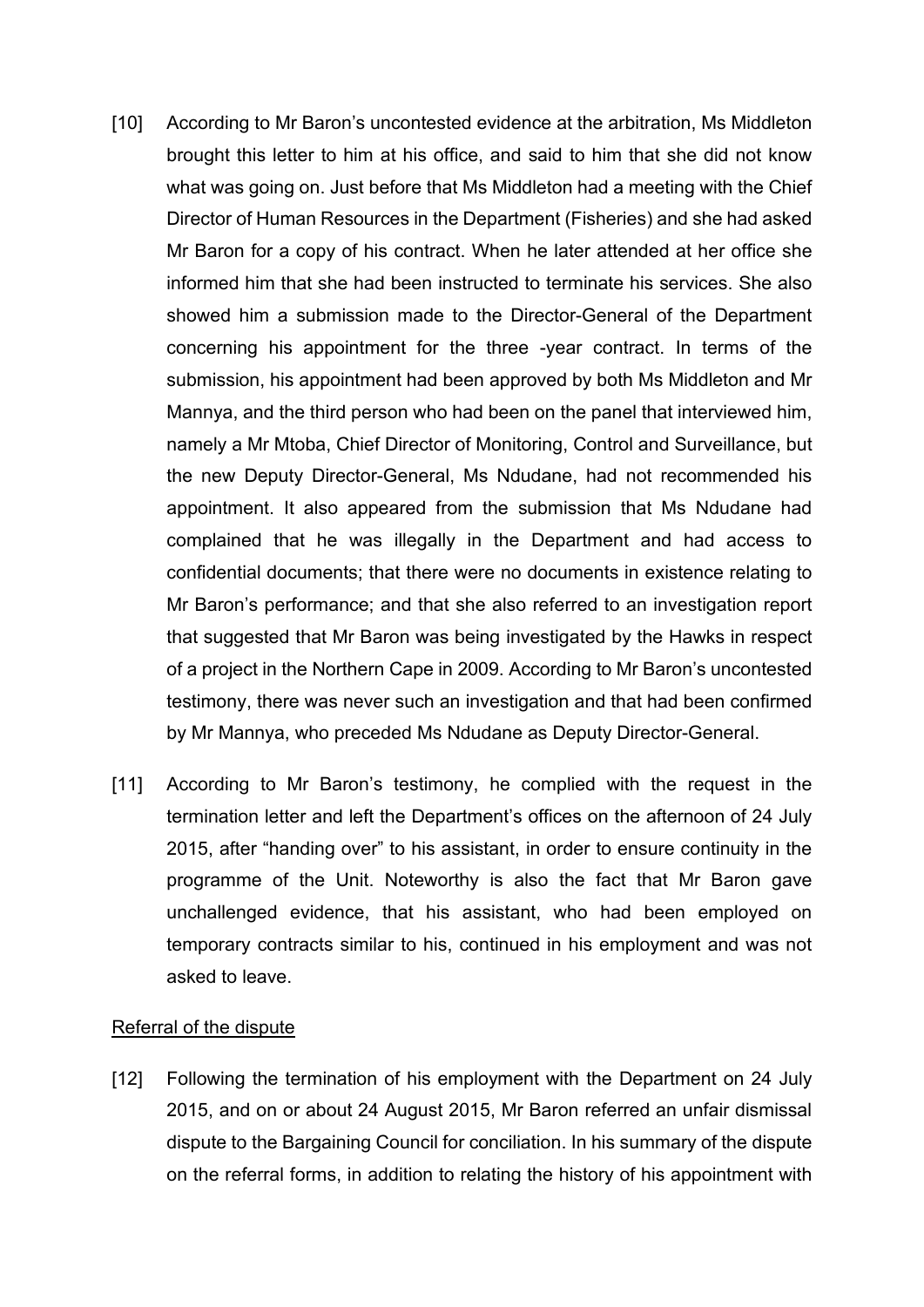the Department, he mentions that he had also been informed that the appointment process for the Programme Manager: Working for Fisheries Programme had not yet been concluded. In response to a question on the referral form as to what outcome he required, Mr Baron stated: "to be appointed as the Programme Manager: Working for Fisheries Programme/compensation". He also indicated elsewhere in the form that he felt that his dismissal was substantially unfair because there were no genuine reasons for his dismissal.

- [13] On 2 November 2015, a panellist of the Bargaining Council certified that the dispute that had been referred "concerning an alleged unfair labour practice", remained unresolved. Following this certification, Mr Baron requested that the matter be referred to arbitration. In the referral form, Mr Baron described (in manuscript) the issue/s in dispute as follows: "Unfair Labour Practice. I (the party) was working at DAFF as a director on contract, which was renewed a few times. I applied for the same post for a longer term and was made to believe that I would be appointed if I removed a judgement from my name. I was not appointed after I complied". Also of importance, Mr Baron proposes the following relief or outcome: "to be appointed in the position of director and to be compensated for the loss of earnings".
- [14] When the matter went to arbitration for the first time, Mr Baron alleged that he had referred both an unfair dismissal dispute and an unfair labour practice dispute to the bargaining council on 25 August 2015 by means of one referral form. The department's representative objected to these disputes being arbitrated at the same time because the certificate of the outcome of the conciliation indicated that only an unfair labour practice dispute had been conciliated. Mr Baron's representative, seemingly, argued that both disputes could be arbitrated at the same time because the certificate was not binding on anyone. The panellist seized with the matter at the time concluded (correctly in my view) that the dispute that Mr Baron had referred was an unfair dismissal dispute and not an unfair labour practice dispute, and that the certificate had erroneously referred to the latter as having been conciliated, whereas the former had been referred and had been conciliated. The panellist, accordingly, ruled that the Bargaining Council did not have jurisdiction to arbitrate the alleged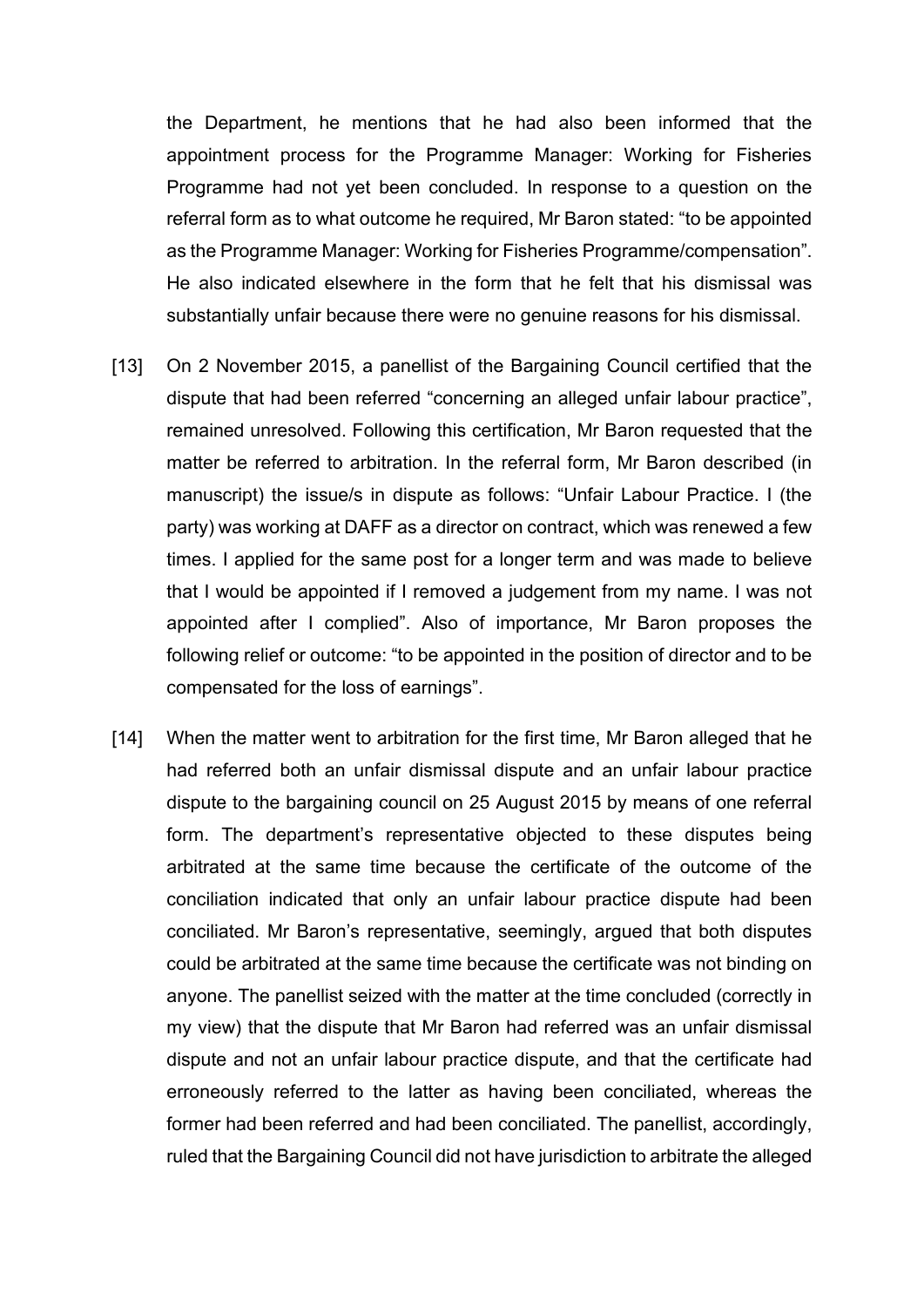unfair labour practice dispute, as it had not been referred to conciliation, and that the unfair dismissal dispute was to be set down for arbitration. This binding ruling was not reviewed.

### The Arbitration

- [15] Following preliminary hearings before the arbitrator, the matter was finally scheduled for hearing on 5 September 2016. The issue to be decided was whether Mr Baron was dismissed; and if so, whether his dismissal was procedurally and substantively fair. The arbitrator took this to mean that she had to decide whether the Department had created a reasonable expectation that Mr Baron's fixed-term contract would be renewed for a further term of three years.
- [16] At the arbitration, Mr Baron testified and called Mr Charles Titus, who took over his position at the Unit in an acting capacity, but the Department called no witnesses. According to the arbitrator, the Department sought to advance its case through written submissions, being of the view that it was not necessary to lead oral evidence as the relevant common cause facts (according to the Department) did not support Mr Baron's case. The Department's case was that in July 2014, Mr Baron had become aware that his post would be advertised and that he would be required to participate in a competitive process; and he conceded that it was open to anyone to apply. The fact that he accepted and participated in the public appointment process dispelled any subjective or objective perception and he could, therefore, not have had a reasonable expectation of the renewal of his contract for three years. Had Mr Baron been successful in applying for the advertised position, a new contract for a threeyear period would have been entered into; and, lastly, that Mr Baron's expectation of being appointed into the advertised post relates to the unfair labour practice dispute, which was not before the arbitrator.
- [17] In her award the arbitrator reasons as follows: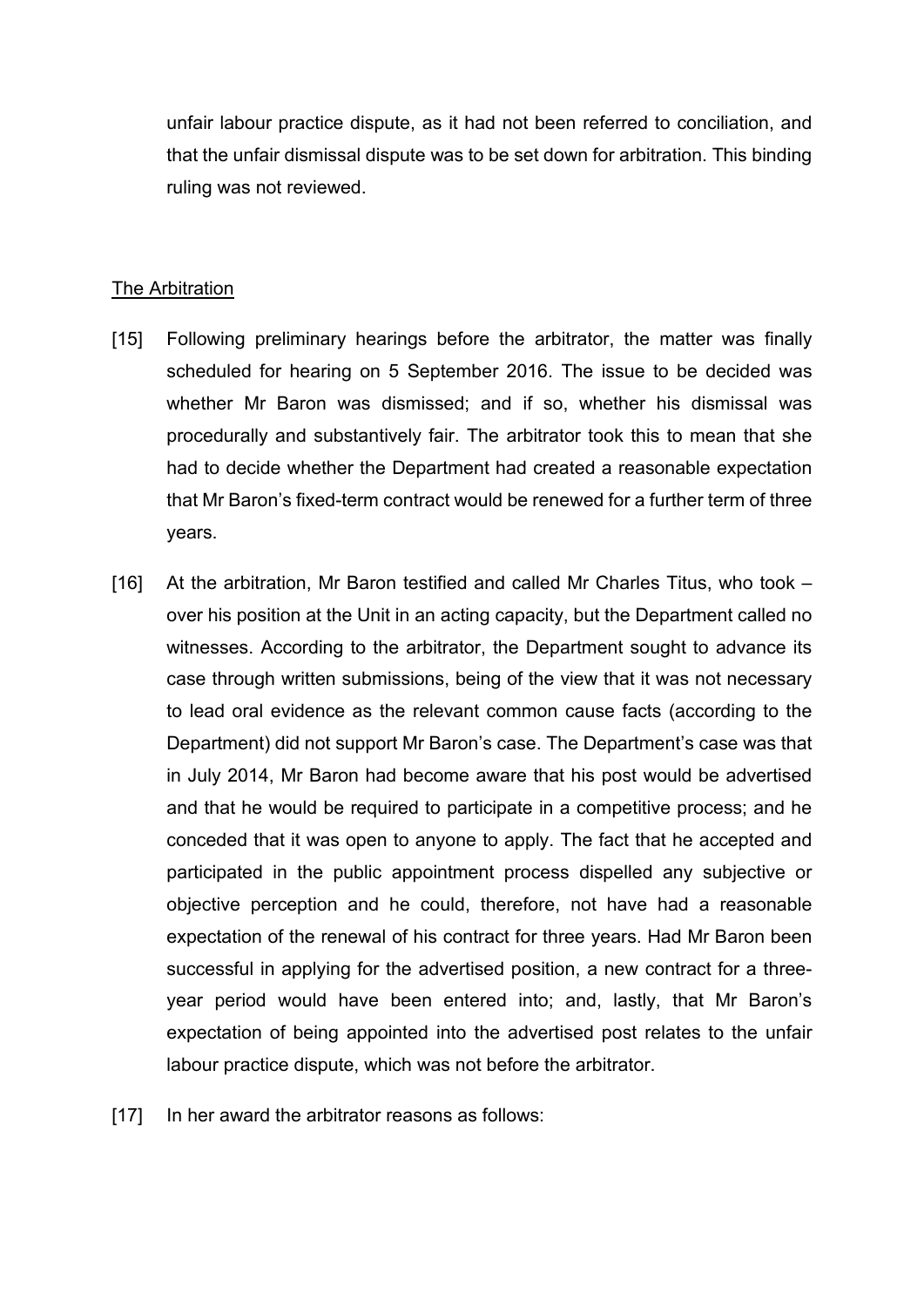'14. The test to be applied in the current case is whether the officials in authority at the relevant time had created a reasonable expectation in the mind of the employee. This is an objective perception to the extent that any other person in the same position would have had the same expectation. No evidence was led to challenge the applicant's evidence and consequently I have accepted it. The respondent's case was mainly that the applicant could not have held a reasonable expectation of renewal of contract on account of him participating in a competitive recruitment process. The respondent argued that if it is the applicant's contention that the outcome of the process was predetermined, then the entire process was a "shame". The applicant placed the recruitment process and his participation in context. The advertisement was tailored to suit him; he was instrumental in drafting the advertisement; he was told prior to participating in the recruitment process that he would remain the programme manager for a period of three years; he was involved in strategic planning (with Middleton) for 2016 to 2017; it was imperative for the functions performed by the applicant and his team to continue in the formally established Unit. The applicant's evidence that he was told to apply as "a means to an end" was not challenged by the respondent. After the interviews were conducted Mannya told the applicant to clear the judgement on his credit profile in order for his new contract to be finalized. Middleton revealed to the applicant that he was the preferred candidate. Middleton informed the applicant that she and the other interview panellists were unanimous about the applicant remaining the programme manager. The new deputy director-general Ndudane (who took over the position from Mannya) instructed Middleton to terminate applicant's employment. It is safe to assume that the respondent did not find a candidate more suitable than the applicant as it was undisputed that Titus (the applicants subordinate) was appointed to act in the position of programme manager. Both the applicant and Titus testified that there was no difference between the position held by the applicant and the advertised position of programme manager other than its duration. This was not materially disputed.

15. Based on the evidence presented at arbitration, I find that the applicant's expectation of renewal was reasonable in the circumstances. He has satisfied this test on an objective basis. The respondent's submission is simply that I cannot come to this conclusion as it would mean that the applicant's participation in the recruitment process would then have been a "shame". I agree with the applicant that this "shame" was not one created by him. The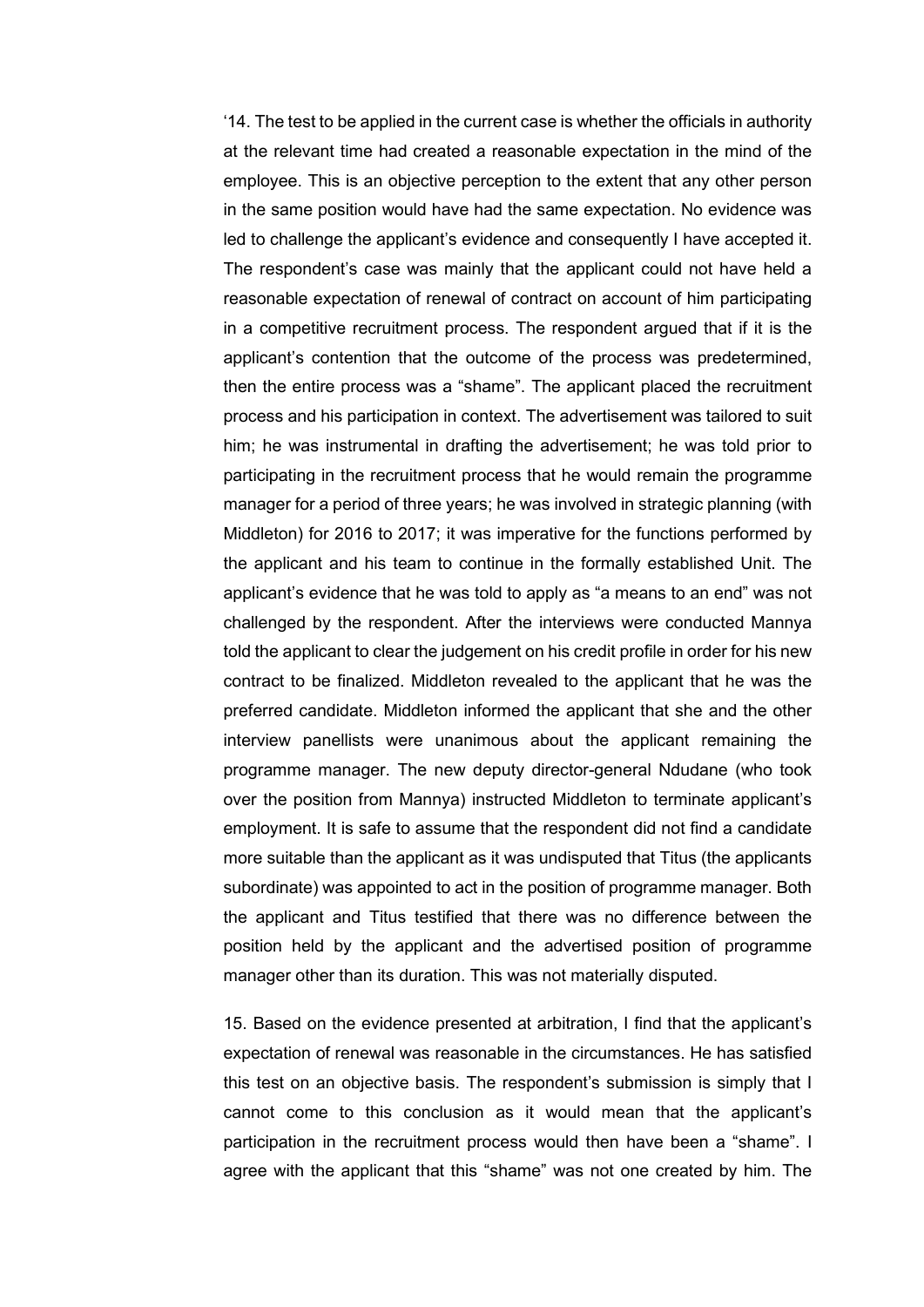"shame" was created by the respondent. The circumstances of the current case are similar to the circumstances of the case of *Mcinness versus Technikon Natal (2000) 21 ILJ 1138 (LC)*... The two officials held the necessary and requisite authority at the time regardless that the guarantees were not in writing. I have accepted the evidence of the applicant that it was the respondent's intention to retain him (and his team) in the division after its official establishment. It is reasonable to conclude that any other person in the same position would have had the same expectation. The fact that the respondent does not appear to have appointed anyone into the position seems to support the applicant's contention that it was not possible that any candidate could be more suitable than him. This contention is supported by the fact that the interview panellists unanimously recommended him as programme manager. At all material times it was agreed that the applicant and East team will continue to be employed by the Working for Fisheries Programme as it was imperative for the functions performed by these individuals to continue. I have concluded that the applicant held the same position as the one that he reasonably expected to be appointed into and that it would have amounted to a renewal of the same or similar contract of employment.'

- [18] The arbitrator then went on to conclude that based on those findings, Mr Baron had discharged the *onus* of showing that he was dismissed as contemplated in terms of section 186(1)(b)(i) of the LRA, and that the Department, which adduced no evidence, had failed to show that Mr Baron's dismissal was substantively and procedurally fair.
- [19] Notwithstanding those conclusions, the arbitrator found that it was impractical to reinstate Mr Baron for a further three years as he had sought because by then more than three years had passed since his dismissal. The arbitrator also found that since Mr Baron had placed no evidence before her regarding the practicality of reinstating him, an award of compensation was the most appropriate in the circumstances. She determined this compensation to be equivalent to the amount Mr Baron had earned over a period of six months (i.e. R 80408 – 50 $\times$ 6) giving a total of R 482 451 – 00. The arbitrator ordered the Department to pay Mr Baron this amount by no later than 30 November 2016.The award was handed down on 11 October 2016.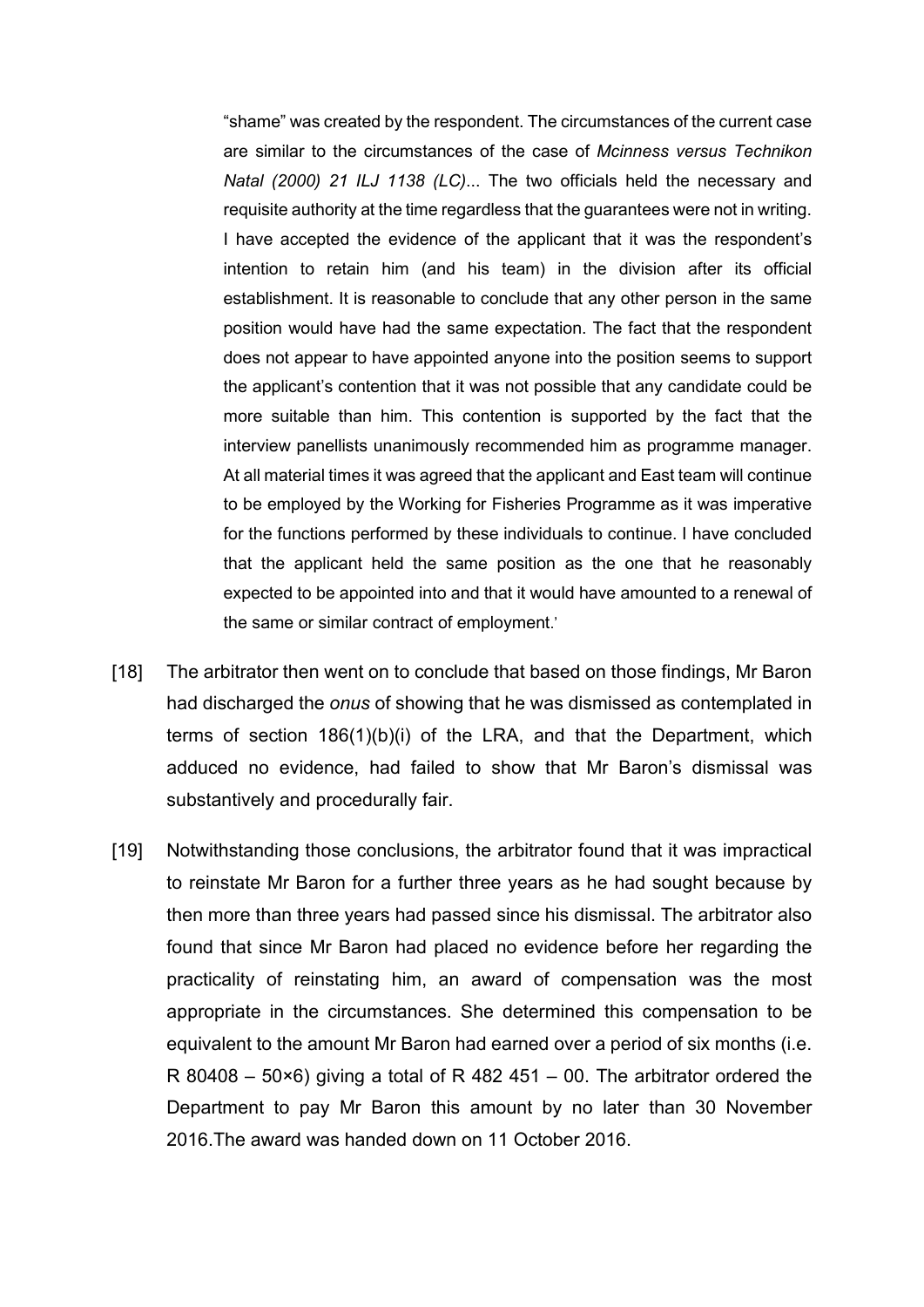#### Proceedings in the Labour Court

- [20] On 30 November 2016, Mr Baron brought an application in the Labour Court to review and set aside that part of the arbitrator's award ordering compensation instead of reinstatement, and sought to have it substituted with an order that he be reinstated retrospectively to the position he would have held under the threeyear contract. In the application, he, *inter alia*, complains about the inadequacy of the compensation, contending, essentially, that compensation should have been the equivalent of what he would have earned over a three-year period and not merely for six months.
- [21] The Department opposed the application for review by notice filed on 8 December 2016 and on 9 January 2017 also brought a counter-application to review the award, incorporating a condonation application since the counterreview was filed two weeks out of time. The Department sought to review and set aside the arbitrator's award and to have it substituted with an award dismissing Mr Baron's claims for reinstatement and compensation based on his alleged unfair dismissal. Mr Baron opposed the Department's Counter-review, including the condonation. The essence of the case made by the Department in the counter-application (also referred to as "the cross-review) was that the arbitrator had erred in finding that Mr Baron had established a reasonable and legitimate expectation that his fixed-term contract would be extended or renewed and also erred in treating the three-year position as a renewal and extension of Mr Baron's previous fixed-term contracts. In this regard, the Department submitted that there were differences - unlike with the previous renewals or extensions, the three-year post was advertised and was subject to a competitive application process in which Mr Baron willingly and voluntarily participated; that there were no guarantees that he would be appointed and that, in any event, the arbitrator had ignored specific provisions in the previous contracts applying to Mr Baron's appointment that clearly precluded him from having any reasonable expectation of their extension or renewal.
- [22] It is common cause that on the same day the Department brought its crossreview, that is on 9 January 2017, it filed an answering affidavit to Mr Baron's review application. On 10 January, Mr Baron filed a notice indicating his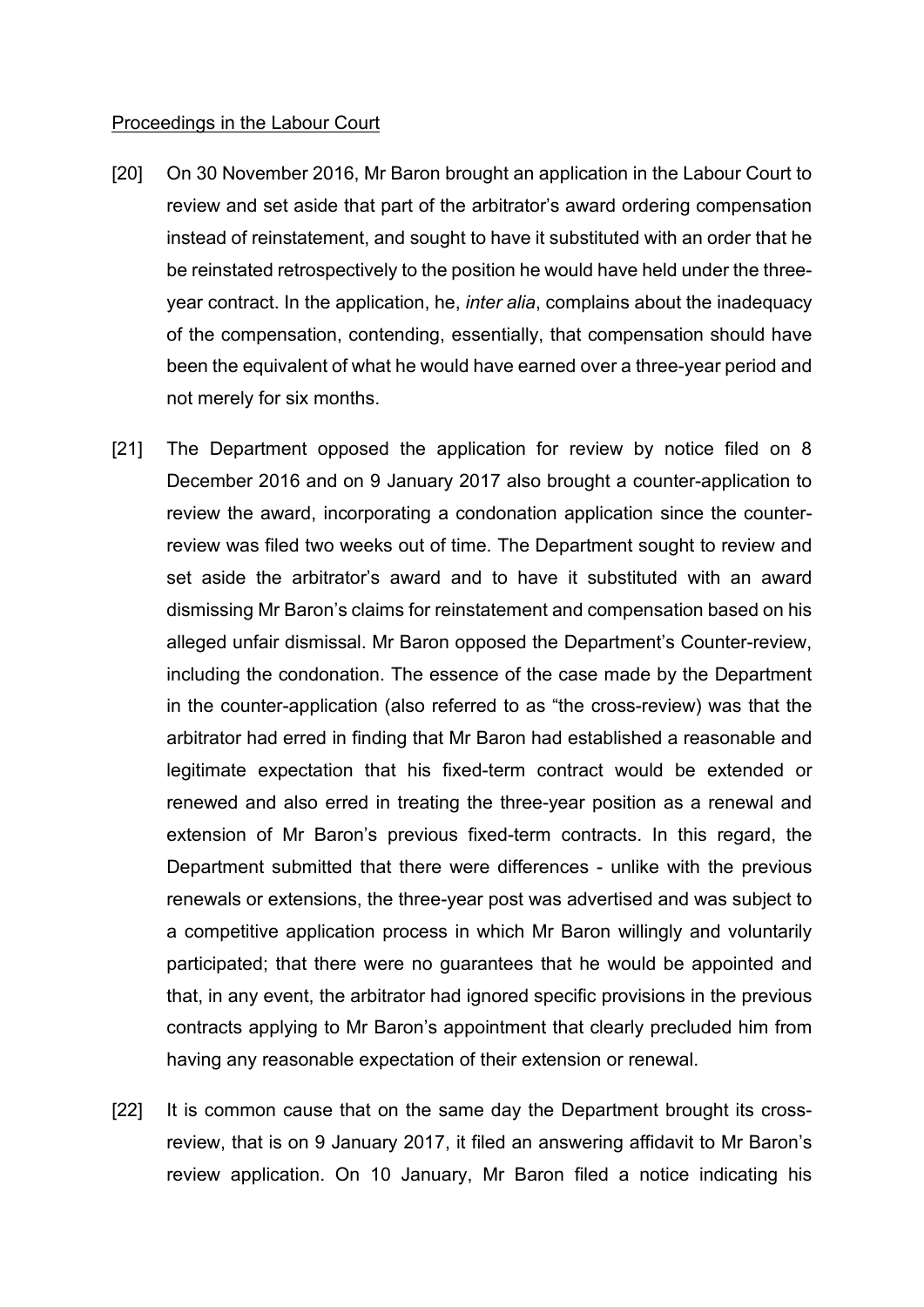intention to oppose the Department's cross-review. On 27 January 2017, Mr Baron filed an affidavit supplementing his founding affidavit in the review application and on 21 February 2017 the Department, in response, filed a supplementary opposing affidavit in Mr Baron's review application. On 9 March, Mr Baron filed an answering affidavit to the Department's cross-review and in response the Department filed its replying affidavit in that application on 26 March 2017.

[23] The Labour Court dealt with the review before it considered the cross-review. In respect of the former, it concluded that the arbitrator had only erred in not ordering Mr Baron's reinstatement. According to the Labour Court, the arbitrator had failed to consider the provisions of the law, including section 193 (2) of the LRA and that her reasons for not granting reinstatement were "speculative" and were arrived at without any evidence. In respect of the cross-review, the Labour Court held that there was no point in granting condonation for the late filing of the cross-review, because the prospects of that application succeeding were weak as the Department had failed to lead evidence at the arbitration proceedings. According to the Labour Court, Mr Baron's evidence could in those circumstances not be rejected and on his evidence a reasonable expectation had been established. Accordingly, the review was to succeed and the cross-review was to fail. The Labour Court then went on to make an order setting aside the compensation order of the arbitrator and replacing it with an order that Mr Baron be reinstated to his position without a loss of benefits. In addition to refusing condonation and dismissing the cross-review, the Labour Court ordered the Department to pay the costs. The Department was granted leave to appeal the Labour Court's order after it petitioned the Judge President of this Court.

## The Appeal

[24] The Department's counsel argued that the Labour Court had erred in refusing to condone the late filing of its cross-review and in that regard, in particular, argued that the Labour Court had failed to consider the prospects of success of that review which were dealt with in in the supporting affidavit to that application and despite having before it all the papers filed in the review and cross-review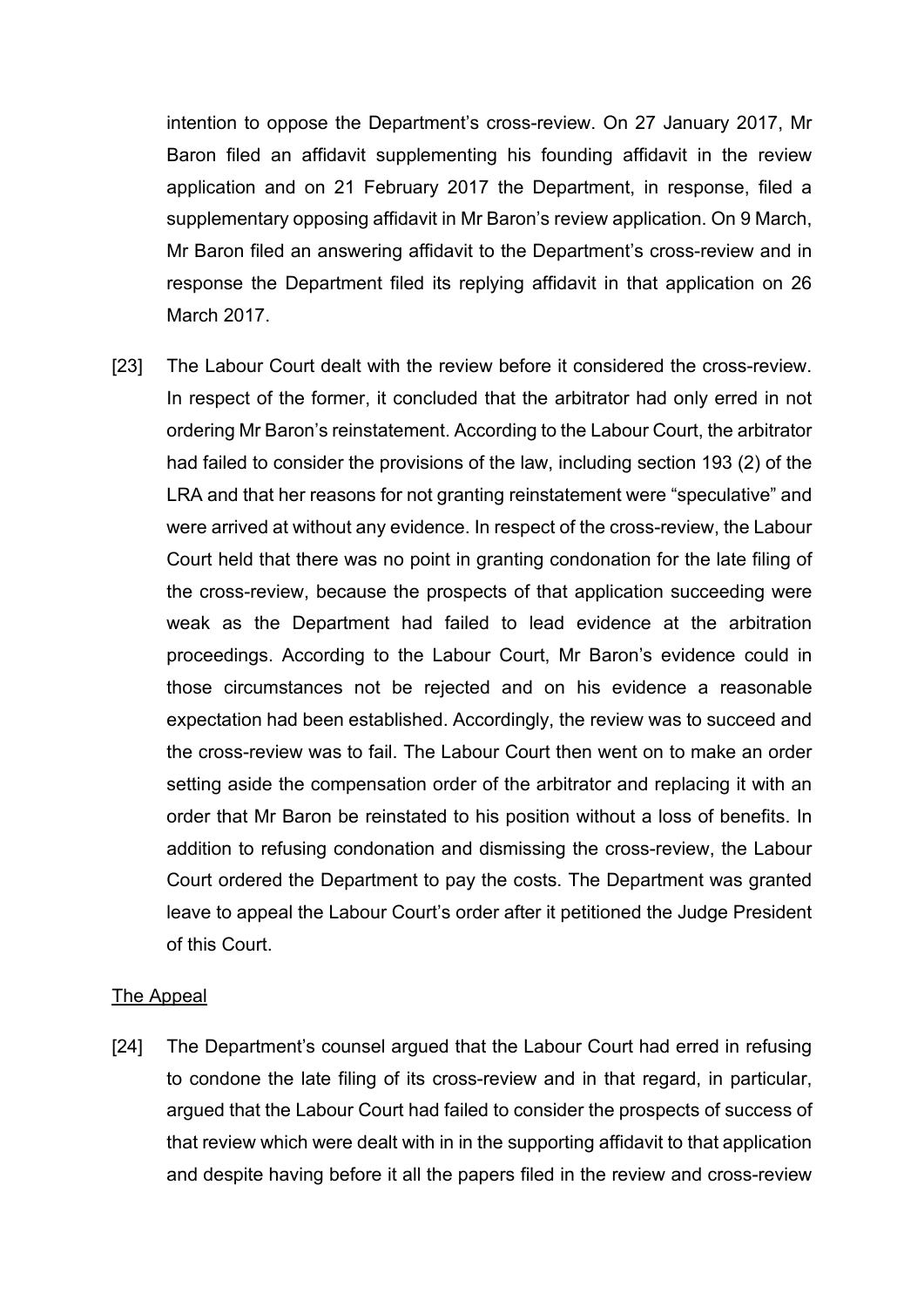applications. The Department made new submissions and persisted with the submissions made in the cross-review, which were, in brief, that Mr Baron could not have had a reasonable expectation that his fixed-term contract would be extended for three years, and that the arbitrator had erred in concluding accordingly. The detail of the Department's submissions is considered under the subsequent headings in this judgment.

#### **Discussion**

- [25] I shall now consider the issue of condonation first and then deal with the other issues arising from this appeal.
- [26] The Department chose not to file a separate substantive condonation application, but instead, dealt with the issue of condonation in the affidavit filed in support of the cross-review. In the final paragraphs of that document, the Department deals with the issue of condonation. It does not specifically aver that the cross-review had reasonable prospects of success, instead, the deponent to that affidavit, Mr Arthur Frans, states: "it is respectfully submitted that it is in the interest of justice to condone the late filing of the cross-review. The matter is of considerable importance to employment in the Public Service and will have a far reaching effect in the Public Service… Accordingly, I humbly pray that I can good grounds exist for the grant of condonation herein".
- [27] In that affidavit, Mr Frans stated essentially: Firstly, that the arbitrator ignored stipulations in the advertisement for the post to the effect that the successful candidate would be appointed for a probationary period of 12 months and that the Department reserves the right to make appointments to the advertised post; Secondly, that the arbitrator had erred in not taking into account Ms Ndudane's authority concerning the appointment and in particular had failed to give consideration to the fact that if Mr Mannya left the position before finalisation of the appointment, the new DDG had a discretion concerning the appointment, and further that Ms Middleton did not have authority to make an appointment and was merely an interview panellist; Thirdly, that the arbitrator failed to find that the reasons provided by Ms Ndudane for not recommending Mr Baron's appointment were valid and justified; Fourthly, that the arbitrator had failed to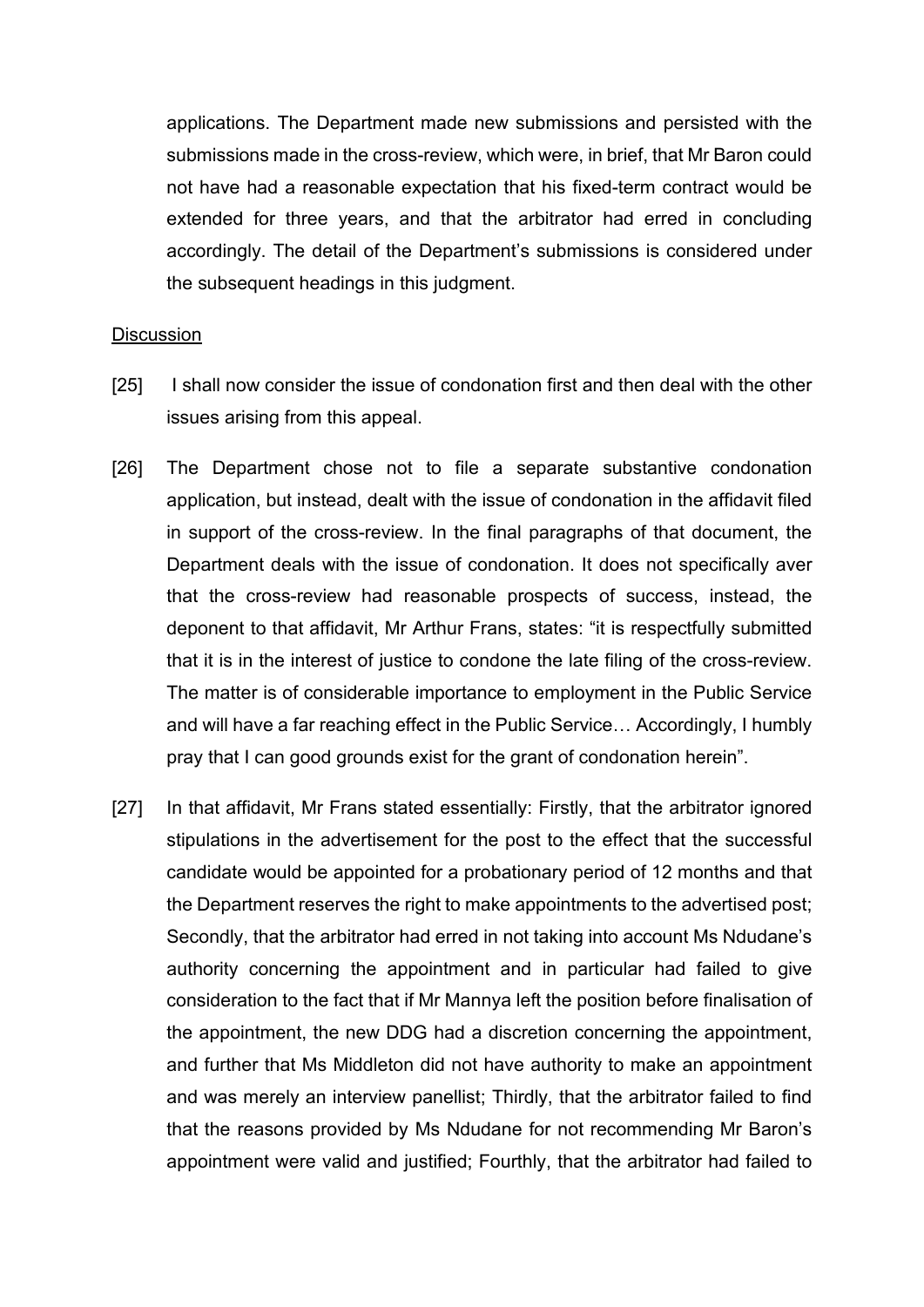properly consider the previous fixed-term contracts entered into with Mr Baron and in particular the "no expectation" clauses therein; Fifthly, that the arbitrator had failed to have regard to the appointment letters relating to the said contracts which stipulated that the appointment was subject to statutory approvals and that no assurance of an extension/renewal can be given; and lastly, that the arbitrator failed to consider that Mr Baron's employment was not previously renewed in respect of an advertised post, and that by applying for an advertised post, Mr Baron had subjected himself to a competitive appointment process where no guarantees existed.

- [28] In his answering affidavit to the cross-review, Mr Baron takes issue with all of Mr Frans' contrary contentions. He not only deals with the issue of the condonation and asks that it be refused, but also deals with the merits of the cross-review. Mr Baron mentions, *inter alia*, that the Department was attempting to present a new case in the cross-review, which was not presented before the arbitrator. He mentions, for example, that it was for the first time that the Department contended that Ms Ndudane had valid reasons for not recommending his appointment, and that it was also for the first time that the Department relied on actual recommendation. At the arbitration, the Department resisted Mr Baron's efforts to have the document disclosed, contending, *inter-alia*, that it was only relevant to the unfair labour practice dispute, and by abandoning questioning relating to the document. Mr Baron requested that all the new evidence be struck out.
- [29] In addition, Mr Baron denied that the authority of Mr Mannya and that of Ms Middleton had been an issue at the arbitration, and averred that no evidence had been placed before the arbitrator contesting their authority. He also points out that, at the time the undertakings of his employment in the advertised position were made, Ms Ndudane was not DDG and that she only got appointed when the process relating to the advertised post was in its final stage. He also averred that the "no expectation" and related clauses in the previous contracts, now being relied upon by the Department, were never an issue before the arbitrator and that, in any event, their wording did not suffice to exclude the expectation of a renewal.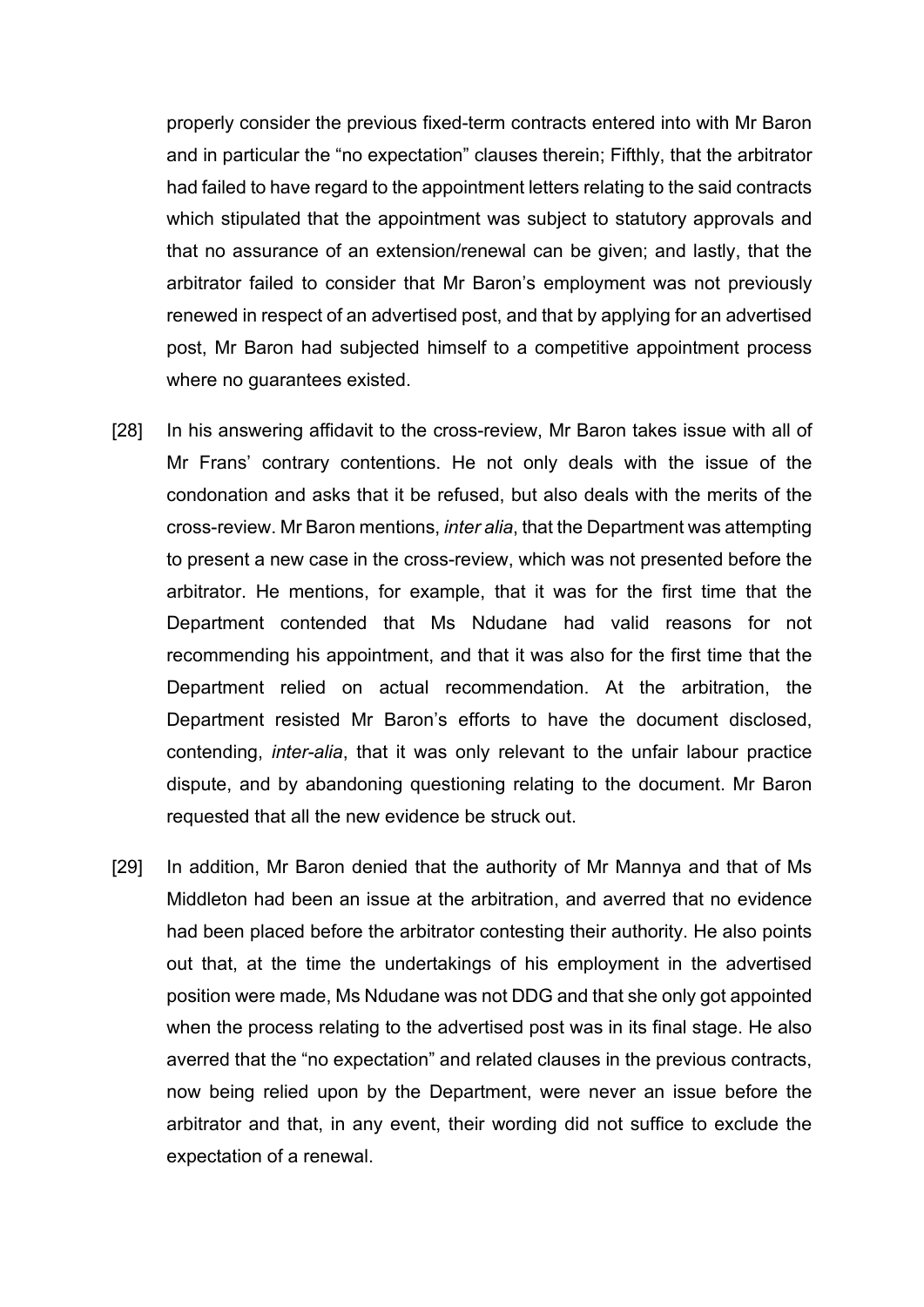- [30] In its replying affidavit in the cross-review, Mr Frans, on behalf of the Department concedes that the recommendation was not before the arbitrator, but, in essence, maintains that the recommendation was dealt with in the course of Mr Baron's evidence, both in chief and even when he was cross-examined and that the Department's reliance on the recommendation at this stage of the cross-review was therefore not prejudicial to Mr Baron. As far as the grounds of review were concerned, Mr Frans contended in reply that the grounds relied upon by the Department bear a direct relationship to the analysis of the evidence and argument by the arbitrator in the award, and accordingly, denied that the Department was attempting to adduce new evidence, or to introduce "a new cause of action".
- [31] Mr Baron's review application essentially only dealt with the issues of compensation and reinstatement, and he contended therein, *inter alia*, that the arbitrator had erred in not reinstating him. Mr Frans, who also deposed to the Department's answering affidavit in that review application, denies that the arbitrator's analysis of the evidence and findings were factually correct, but avers that in the event of the court finding that the arbitrator's award was reasonable on the merits, the Department agreed with the arbitrator that reinstatement was inappropriate in the circumstances. He accepts that Mr Baron's contract of employment was terminated, but states that "the dismissal arose out of the non-renewal of his-fixed term contract" and further "[that] his dispute concerned his non – appointment by the Director-General". Mr Frans essentially further avers that Mr Baron was not appointed to the three-year contract position and would not have been so appointed contrary to the Director-General's and Deputy Director-General's decision not to appoint, and that he would not have commenced his employment under a renewed contract, since he was not appointed by those with authority to do so.
- [32] That was essentially what was before the Labour Court. However, before us completely new points were argued on behalf of the Department, such as the following: that the reinstatement order had far-reaching implications "for the legality of the Department's employment and recruitment decisions". The essence of the submissions in that regard was that Mr Baron's employment on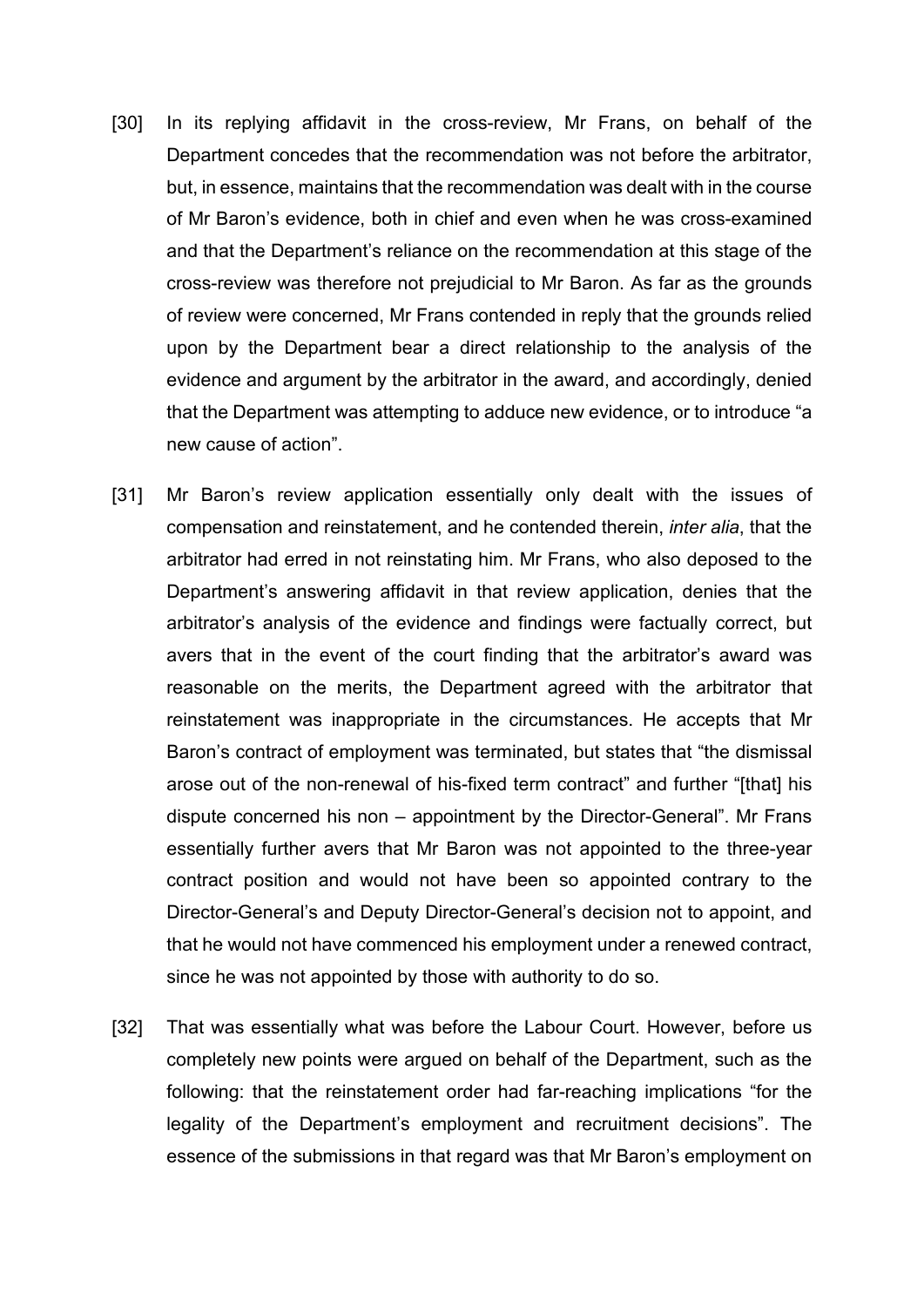the basis of "an alleged verbal promise from an official of the Department" was not lawful, because it was not in terms of the Public Service Act<sup>[2](#page-14-0)</sup> and "did not enjoy the attribute of lawfulness". According to this argument, Mr Baron should not have been found to have had a reasonable expectation and to have been reinstated, because courts do not enforce unlawful employment contracts. In effect, it was argued that reliance on an oral agreement to be an employee in the Public Service would be contrary to the Public Service Act, and therefore, not reasonable or unlawful.

- [33] Submissions were also made on behalf of the Department then went on to deal with, and elaborate on other points, which were either completely new, or related to the grounds relied upon by the Department in its cross-review, which had not been raised as issues in the arbitration. In addition to relying on "no variation" clauses and "sole memorial" clauses in the contract of 15 July 2013 and the contract of 1 December 2014, a submission was made that Mr Baron was "not dismissed", and in that regard facts were relied upon that was not evidence before the arbitrator. It was also submitted that the dispute was not about an unfair dismissal, something which was also not an issue at the arbitration; and further, that Mr Baron had not sought to review the decision not to accept the recommendation of the interview panel and that that decision stood until it was set aside, this despite the evidence at the arbitration that the appointment had not been finalised, and despite this not having been an issue before the arbitrator. There was also a submission that Mr Baron was not employed by the Department, despite this never having been an issue before the arbitrator, or in the Labour Court.
- [34] In any event, these arguments made on behalf of the Department before us lack merit. We were not referred to any specific provision in the Public Service Act which outlawed temporary oral contracts, or even the oral extension of a written contract. I am not aware of such a provision. Section 8 of that Act seems to accept the reality of temporary contracts. The reference to section 197(2) of the Constitution<sup>[3](#page-14-1)</sup> is also of no assistance to the Department in that regard,

<span id="page-14-0"></span><sup>2</sup> Public Service Act,1994.

<span id="page-14-1"></span><sup>&</sup>lt;sup>3</sup> The Constitution of the Republic of South Africa, 1996.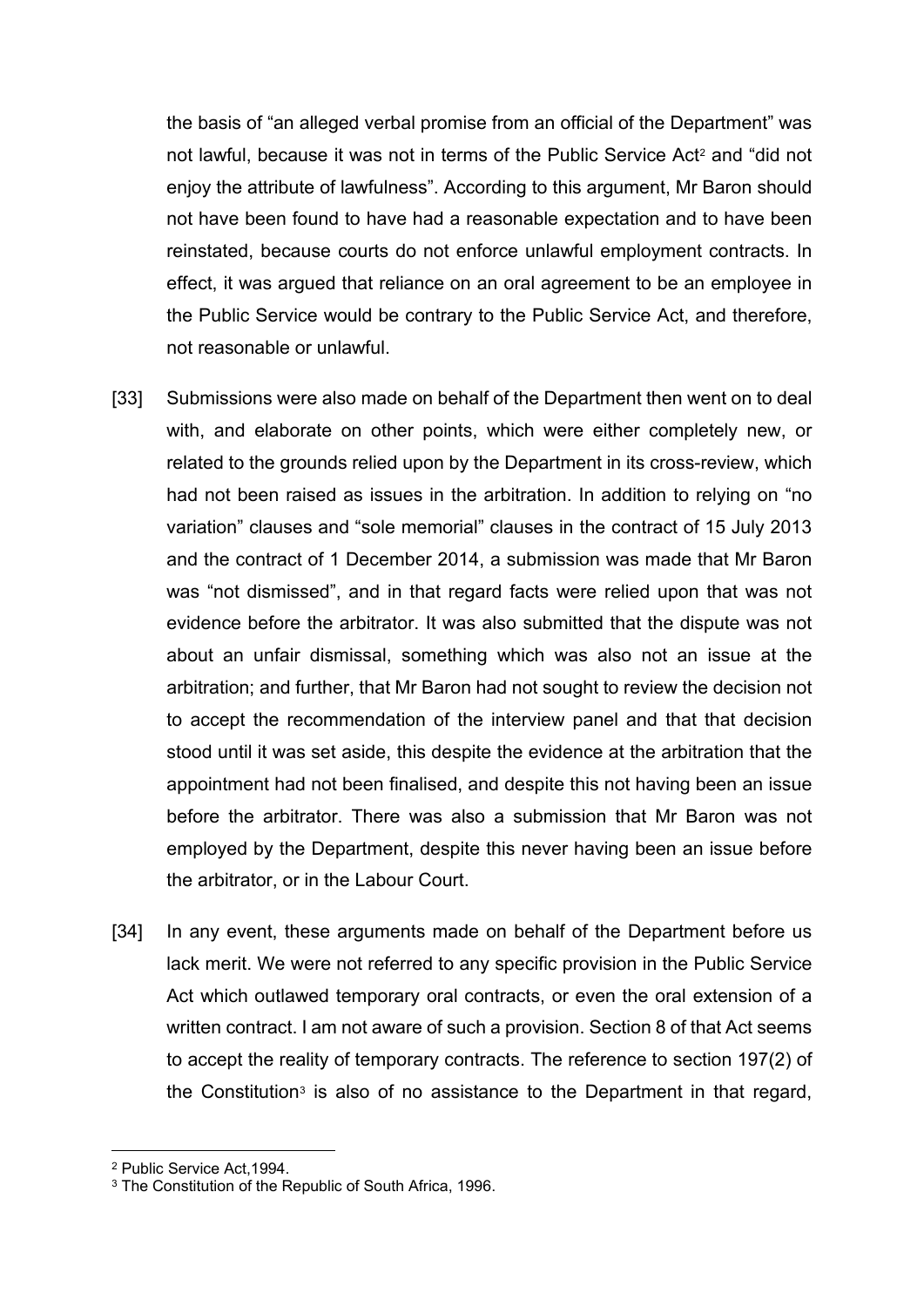because it merely provides that the terms and conditions of employment in the Public Service must be regulated by national legislation. The Department not only did not invoke the "non-expectation" clauses and other "no variation" and "sole memorial" clauses, in Mr Baron's previous contracts, in the arbitration – but its reliance on those clauses is misplaced, because, despite those clauses, those contracts were indeed renewed or extended. The Department conceded expressly, including in the termination letter of 24 July 2015 that at the time Mr Baron was employed by the Department. Further, there is no proof that there was any provision similar to a "non-expectation" clause applicable at the time. In any event, such a clause does not necessarily exclude a reasonable expectation of renewed or extended employment.[4](#page-15-0)

[35] As the record shows, at the arbitration, Mr Baron's testimony went uncontested. On his version, which the arbitrator reasonably accepted,<sup>[5](#page-15-1)</sup> he established that he had a reasonable expectation of being retained in the position as Programme Manager even in terms of the three-year contract. The highwatermark of the questioning of Mr Baron by the Department's legal representative turned around whether Mr Baron could have had such a reasonable expectation because he applied for the position which had been advertised. It is clear from the questioning that Mr Baron's case at the arbitration was that, but for the fact that the new Deputy Director-General, Ms Ndudane, did not approve his appointment, he would have been appointed to the post. Furthermore, that he saw the new appointment merely as a continuation of the position that he had been occupying until he received the letter of 24 July 2015 from Ms Middleton terminating his employment. Mr Baron explained why that was the case. The only reason the post was advertised was to make it part of the "fixed establishment". He was not only involved in drafting the advertisement, and instrumental in determining what was required of the incumbent for the post, but also in securing additional funding for the Unit. He was the best candidate, and this was confirmed by the fact that the entire interviewing panel unanimously recommended his appointment. Even though

<span id="page-15-0"></span><sup>4</sup> See: *Mediterranean Woollen Mills (Pty) Ltd v South African Clothing and Textile Workers' Union* 1998 (2) SA 1099 (SCA).

<span id="page-15-1"></span><sup>5</sup> See: *inter alia*, *Bargaining Council for the Furniture Manufacturing Industry Kwa- v UKD Marketing and Others* [2013] 2 BLLR 119 (LAC) paras 15-17.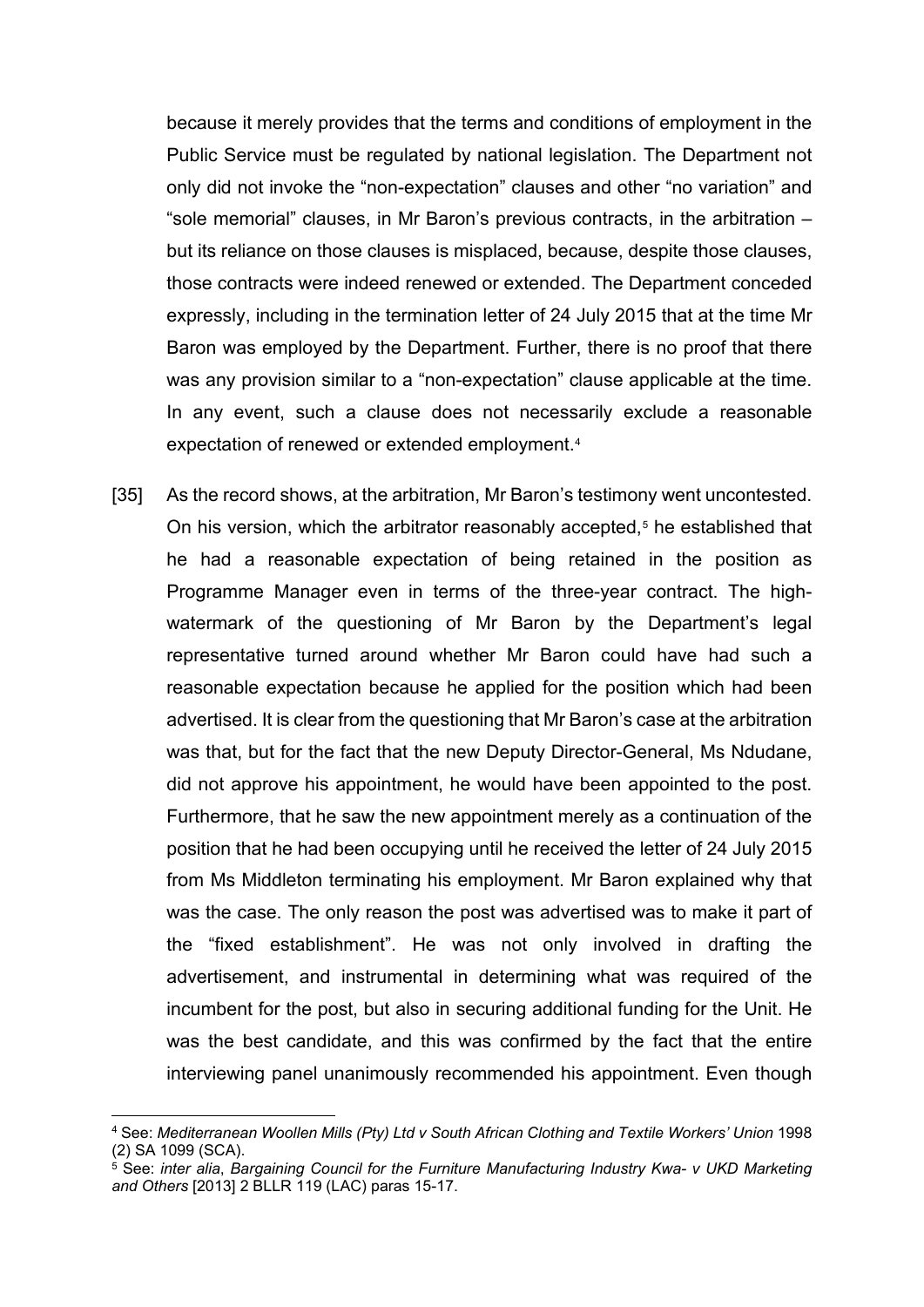there was no written guarantee that he would be appointed, according to his uncontested evidence, it was "a given" that he would be appointed to the position advertised.

- [36] Mr Baron was sceptical about the termination of his contract on 24 July 2015, because everyone else in the Unit that had been employed on a similar basis as him, including Mr Titus, remained employed in the Department. His fixedterm contracts had been extended several times, both orally and/or in writing. At the arbitration, Mr Baron explained as follows: "I believe my reasonable expectation was that the position that I had at the Department, the contracts I have had that [were] extended continuously for five periods would be in effect extended for another three years plus another year as approvals were given, so [as] to be [an] ongoing position from where I was sitting". He clarified what he meant by "approvals". He said: "You see the approvals for the establishment of this unit was also that you'd be appointed for three years and it would be renewed on an annual basis subject to the availability of funding. So it would be – there's an automatic renewal of 12 months on the condition that the funding has been approved for the post and that was my expectation, that I was being appointed for the additional three-year contract in terms of the approvals".
- [37] At the arbitration, the Department's legal representative stated the following to Mr Baron: "I put it to you that you did not have any reasonable expectation for that contract which was advertised to be renewed because you participated in a public interviewing process". In response, Mr Baron related the assurances given to him by both Ms Middleton and Mr Mannya and what had occurred after he had been asked to clear his credit record and stated: "… Subsequent to that, in July I was still working at the Department and it was an ongoing process. So based on that I had the reasonable expectation that I am going to be issued with a three-year contract and it's just a matter of time for this to happen and as I under oath indicated what I saw in the submission – unfortunately the submission is not here – but what I saw in the submission, it stipulated that the entire selection panel recommended me to be appointed as – in other words, those individuals who said Denver, sort out this judgement of yours and we will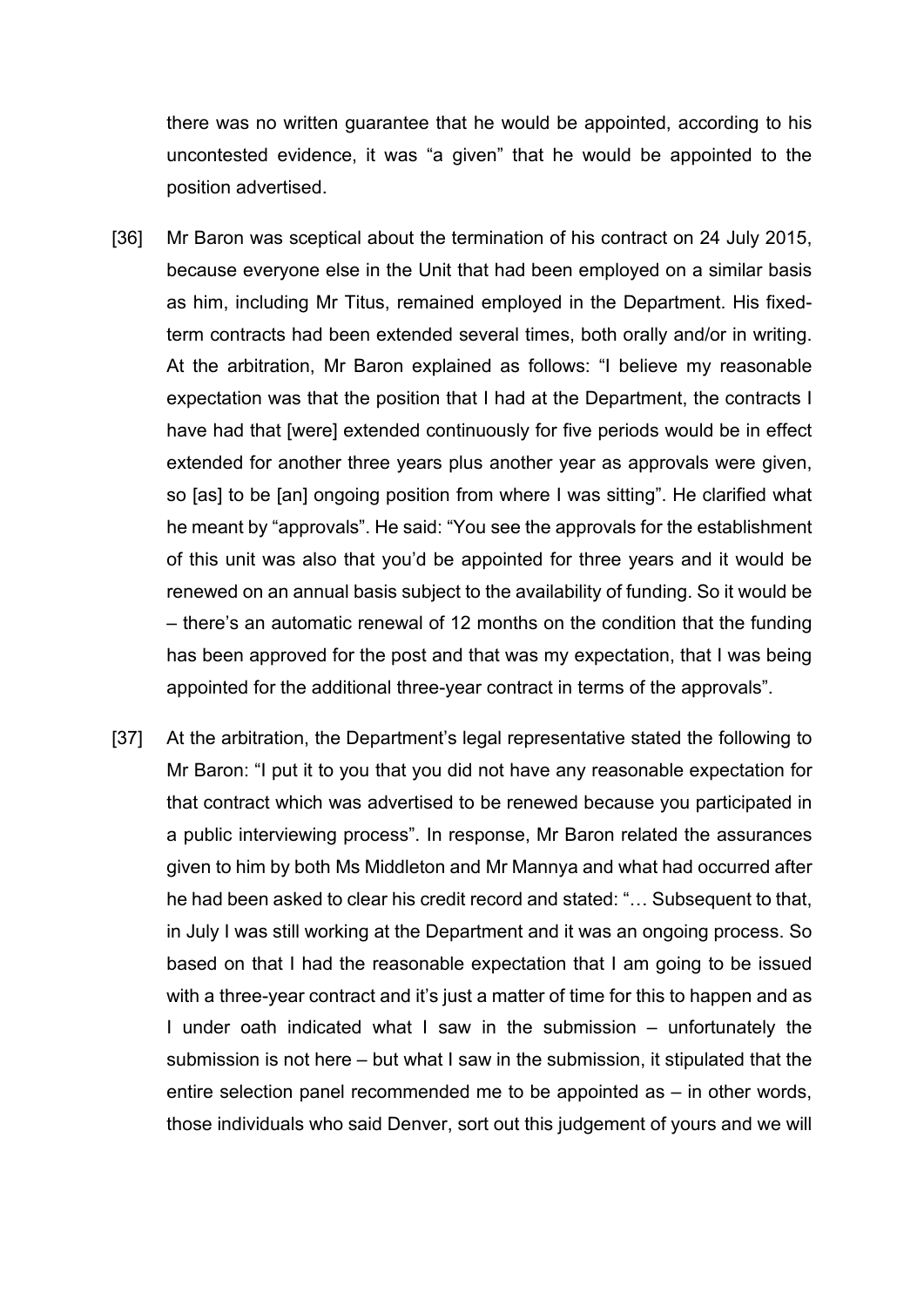appoint you. They did that. So my expectation was to be given and issued a three-year contract and it was just a matter of time."

- [38] In response to a proposition put to him during questioning by the legal representative of the Department, that the arbitrator did not have jurisdiction to deal with a "non–appointment dispute", Mr Baron answered: "… I believe that you are incorrect . . .I was summarily dismissed by the Department based on the submission and comments made by the DDG that was then basically given – as in . . . go and dismiss Mr Baron. So I was dismissed. I believe I was working at the Department, I was coming in there every day, working, doing my work and on the 24 July I was dismissed from my position at the Department and the position that I had at the Department was Programme Manager for the Working for Fisheries Programme. So I was dismissed and I was expecting to be issued with a contract for a three-year period in the position that I was holding and clearly from my evidence that I've given Ms Middleton was also shocked that she had now been instructed to dismiss me on the 24 July". Mr Baron also referred to the termination letter to corroborate his evidence that he was still employed in the Department at the time the letter was given to him.
- [39] Thus as far as Mr Baron was concerned, even though he had to apply for the advertised position, his appointment to that position was a foregone conclusion and for him, it was just as if his contract was to be extended for another three or more years. That he had a reasonable expectation in that regard was not countered with evidence from the Department. In those circumstances, it was reasonable for the arbitrator to accept Mr Baron's version-which was not demonstrated to be improbable or far-fetched – and to have made the findings that she made regarding that expectation.<sup> $6$ </sup> The fact that he applied for the position that was advertised does not matter.[7](#page-17-1)
- [40] What the Department purported to do in its cross-review in the Labour Court was to put up a case that it did not put up before the arbitrator. In effect, it was trying to appeal the arbitrator's findings, which was impermissible. The

<span id="page-17-0"></span><sup>6</sup> See previous footnote.

<span id="page-17-1"></span><sup>7</sup> Compare: *McInnes v Technikon Natal* (2000) 21 ILJ 1138 (LC); *Ekhuruleni West College v Education Labour Relations Council and Others* (JA55/2016) [2017] ZALAC 75 (30 November 2017) (LAC).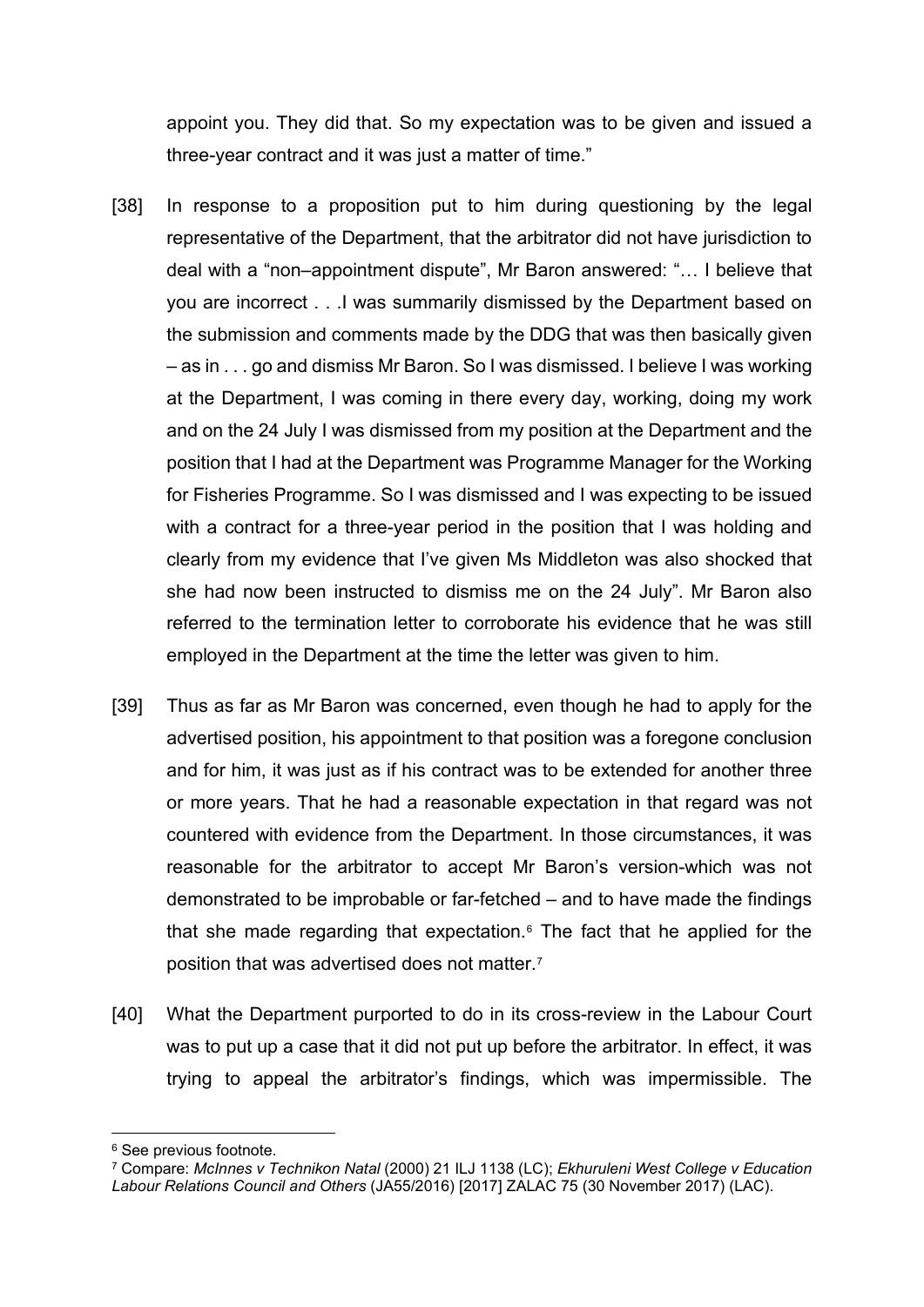Department does not at all refer to prospects of success in its request for condonation. In addition, the Department's reasons for the delay in filing the cross-review are vague. According to the Department, the cross- review was filed late because the Department had "received conflicting legal opinions", "had to obtain further instructions" and because "senior counsel had requested a transcription of the record." But these are not fully explained in order to enable the court to appreciate with a reasonable degree of certainty how exactly the delay came about, and to determine whether it was reasonable in the circumstances. The entire condonation aspect is dealt with in four paragraphs in the cross -review.

- [41] It is trite that in condonation applications, good or sufficient cause must be shown by the party seeking condonation for a delay.<sup>[8](#page-18-0)</sup> This not only involves giving a full explanation for the delay, but also showing that it has reasonable prospects of success. Generally, a slight delay and good explanation for the delay could compensate for weak prospects of success, and good prospects could make up for a long delay.<sup>[9](#page-18-1)</sup> It was for the appellant to show that it had good prospects of succeeding with its cross- review, that, despite the fact that it had adduced no evidence to counter Mr Barron's evidence at the arbitration, and that there was a reasonable prospect that the Labour Court would find that the arbitrator's findings and conclusions, in those circumstances, were not reasonable. In that regard, the Department failed. The Labour Court correctly refused to condone the late cross-review, otherwise, by dismissing it.
- [42] Similarly, the Labour Court's conclusions regarding the review brought by the respondent cannot be faulted. The provisions of section 193 of the LRA are clear and its meaning has been clarified in decisions, *inter alia*, of this Court<sup>[10](#page-18-2)</sup> and the Constitutional Court.[11](#page-18-3) Mr Baron had no *onus* to show that it was not reasonably practicable for him to be reinstated. Having found that Mr Baron had been dismissed as is contemplated in section  $186(1)(b)$  of the LRA – in accordance with section 193 – the arbitrator had to require Mr Baron's

<span id="page-18-0"></span><sup>8</sup> See: *inter alia*, *Melane v SANTAM Insurance Co. Ltd* 1962 (4) SA 531 (A) at 532 C-F.

<span id="page-18-1"></span><sup>&</sup>lt;sup>9</sup> See previous footnotes.

<sup>10</sup> See, *inter alia*, *Kroukam v SA Airlink (Pty) Ltd* [2005] 12 BLLR 1172 (LAC).

<span id="page-18-3"></span><span id="page-18-2"></span><sup>11</sup> See, *inter alia*, *Equity Aviation Services (Pty) Ltd v Commission for Conciliation, Mediation and Arbitration and Others* [2008] 12 BLLR 1129 (CC).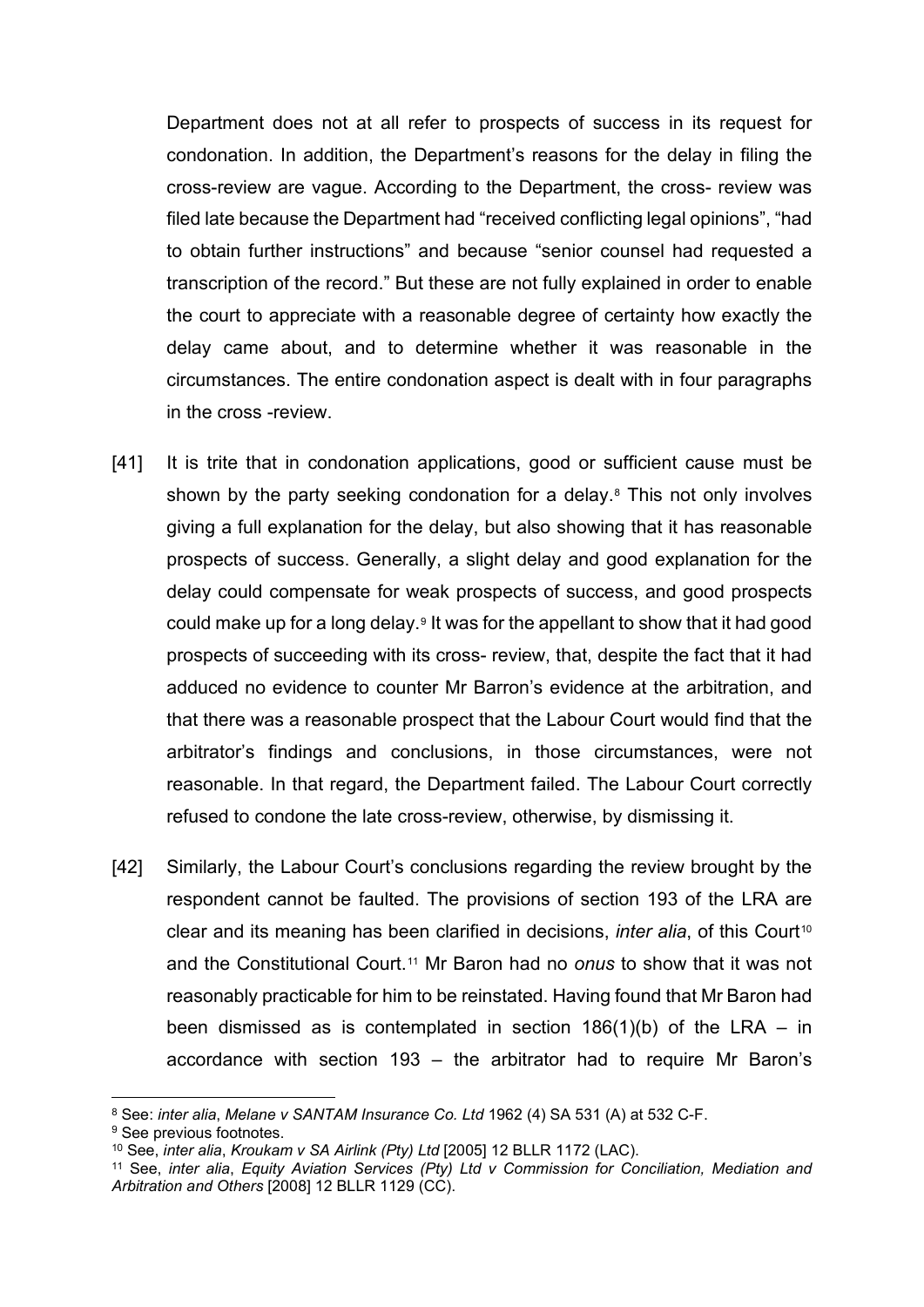reinstatement.[12](#page-19-0) Mr Baron wanted to be reinstated to the position he held at the time of the dismissal letter, which was to be extended for three years. There was nothing to show that the circumstances surrounding the dismissal are such that the continued employment relationship would be intolerable. There was further nothing to show that it was not reasonably practicable for the Department to reinstate Mr Baron as he had sought, and Mr Barron's dismissal was reasonably found to be both, substantively and procedurally unfair.

- [43] In the circumstances, the appeal stands to be dismissed. There is no reason in law and fairness why the costs should not follow the result.
- [44] Accordingly, the following is ordered: The appeal is dismissed with costs.

P Coppin

Judge of the Labour Appeal Court

Savage and Murphy AJJA concur in the judgment of Coppin JA.

APPEARANCES:

FOR THE APPELLANT: T Masuku SC

<span id="page-19-0"></span><sup>&</sup>lt;sup>12</sup> Maepe y Commission for Conciliation, Mediation and Arbitration and Another (2008) 29 ILJ 2189 (LAC) para 13.